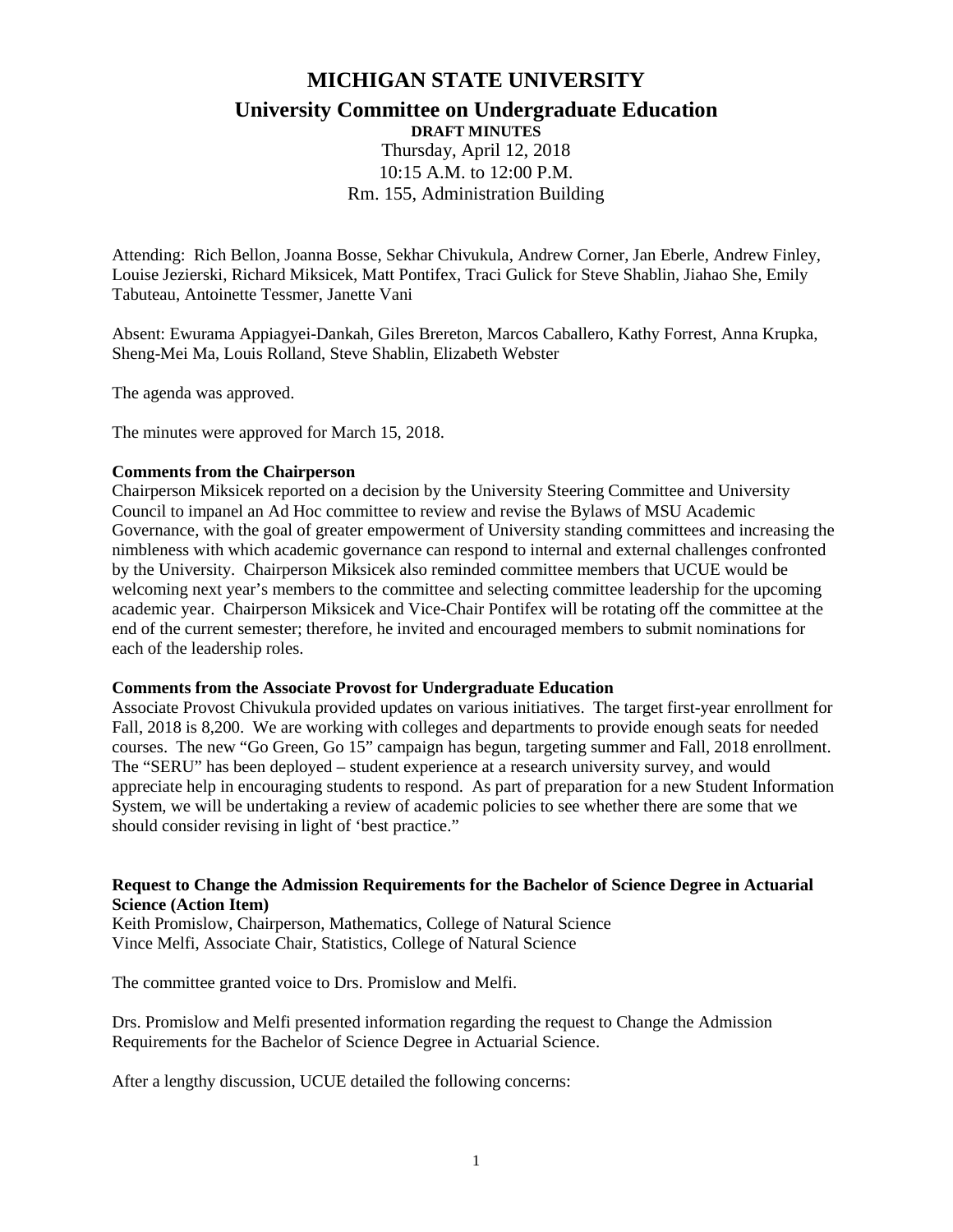- The first item included the two questions above regarding the math entrance requirement (MTH) 132, MTH 133, +/- MTH 234, and minimum grade in *each* course or *minimum grade point average in all courses*).
- We would make the same suggestion to change "... or equivalent for transfer students." to "... or equivalent course."
- We would recommend clarifying the timing of completion of the Actuarial exams by saying "... before August *prior* to the year of admission into the degree program." [Item 1.a and 1.b of "additional criteria"] "August of the year of admission" could be the August before, or the August after being admitted to the program.
- Consider changing "Passing an MSU screening which involves satisfactory performance in an interview with the Director …" to "Satisfactory completion of an oral examination." [or something comparable describing the screening protocol that is currently in practice]
- Under Item 8 (Source of Budget), strike out "New Funds" in Internal reallocation, College reallocation, New Funds" so that this is consistent with "No new funds will be necessary for the implementation of this change."
- On page 4 of 9 of the PDF, in the parenthetical remark, consider the following strike out: " ... the new criteria in this proposal for the second screening are reinforced compared to current criteria." [ does the AS program in fact perform a "second screening?" ]
- since the AS program requires completion of LB 220 or MTH 234 or MTH 254H [page 6 of 9 of the PDF], this would be another reason to justify the language "… a minimum grade of 3.0 in MTH 132 and MTH 133 and MTH 234 *or equivalent course*" within the admissions requirements.
- since CSE 131 is no longer an option [page 7 of 9 of the PDF], CSE 231 can be moved into course grouping k: "All of the following courses (19 Cr) … ", permitting you to drop course grouping l (which previously included CSE 131 or CSE 231).

Voice was removed from Drs. Promislow and Melfi.

This request was tabled by UCUE (4/12/18) for the Department of Mathematics to consider the above suggestions.

**Request for a New Bachelor of Science Degree in Quantitative Risk Analytics (Action Item)** Keith Promislow, Chairperson, Mathematics, College of Natural Science Vince Melfi, Associate Chair, Statistics, College of Natural Science

The committee granted voice to Drs. Promislow and Melfi.

Drs. Promislow and Melfi presented information regarding the request for a new Bachelor of Science program in Quantitative Risk Analytics.

Committee members had the following similar concern regarding admission requirements:

- A minimum average grade of 3.0 in MTH 132 and MTH 133 or equivalent for transfer students.

After discussion, the above concern prompted the following two questions:

- Is the intention to consider grades in two courses (MTH 132 and MTH 133) or three courses (MTH 132, MTH 133, and MTH 234)?
- Is the intention to require a minimum grade of 3.0 in *each* course, or a minimum *grade point average* (in all of the courses considered together)?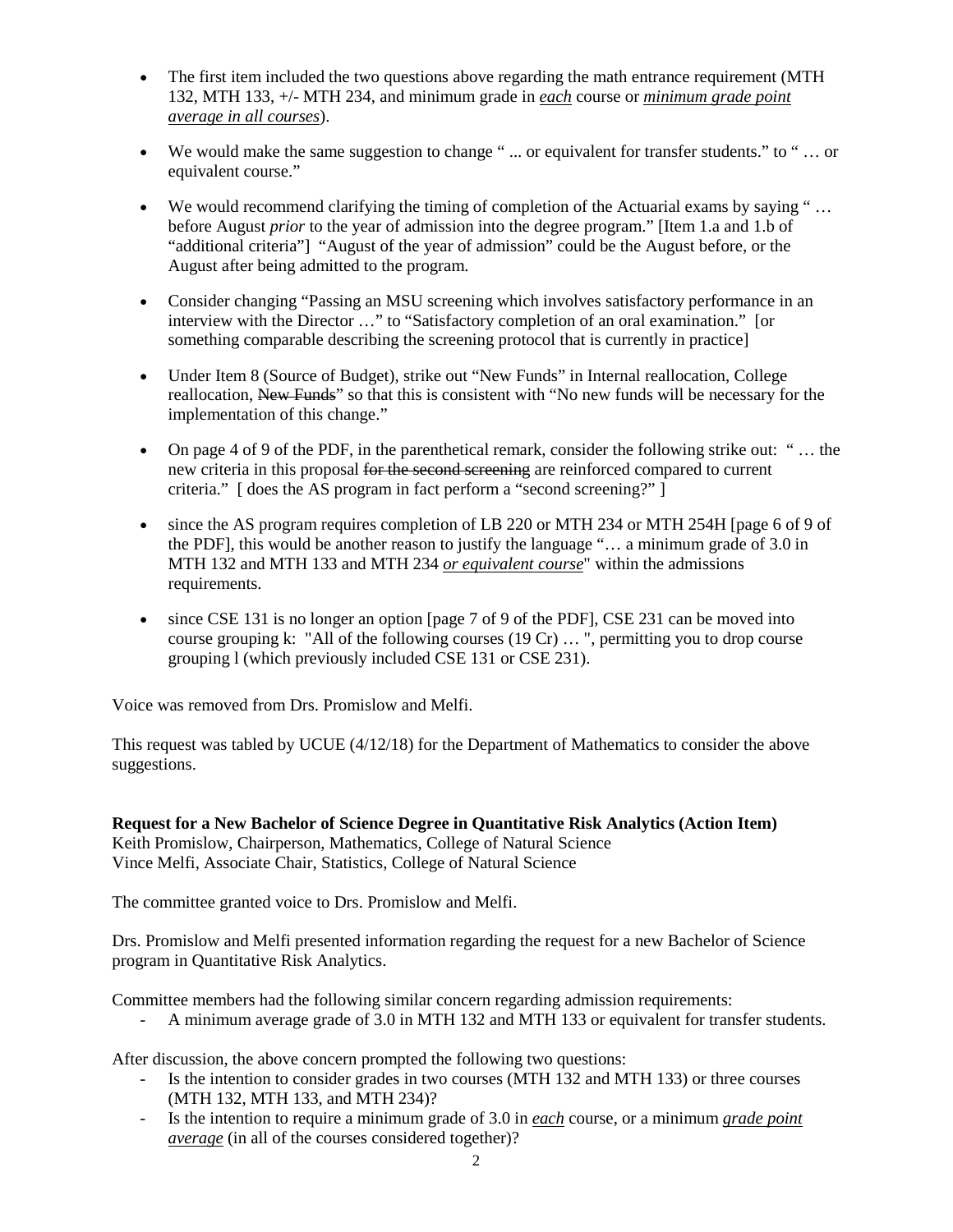UCUE's comments included: a) inclusion of MTH 234 could potentially delay admission of some students into the QRA major, especially if an individual minimum grade of 3.0 in this course is required and a student potentially needs to complete the course to hit the 3.0 benchmark. b) requiring minimum grades of 3.0 in three separate courses sets a higher bar than requiring a minimum grade point average in the same three courses, or perhaps a 3.0 average for only MTH 132 and MTH 133.

One member further suggested changing "… or equivalent for transfer students." to " … or equivalent course." , in other words deleting "for transfer students" and adding "course". In the case of transfer students, the arbiter for "equivalence" is ultimately the department, and the transcripts for transfer students who have completed these requirements will show completion of MTH 132 with a grade of (T) on their transcript; it will be up to a program administrator to determine if the (T) grade is 3.0 or above based on the student's scanned transfer transcript. Also, the term "equivalent course" encompasses LBC and HC course equivalents such as LB 118 and MTH 152H, whereas "equivalent for transfer students" would not, necessitating the listing of all Calc I and Calc II equivalent courses if the intention is to accept them all.

Voice was removed from Drs. Promislow and Melfi.

This request was tabled by UCUE (4/12/18) for the Department of Mathematics to consider the above suggestions.

**Request to Change Admission to the College in the Eli Broad College of Business (Action Item)** Kathy Petroni, Associate Dean, College of Business Brittany Frost-Doherty, Administrative Assistant I, College of Business

The committee granted voice to Associate Dean Petroni and Ms. Frost-Doherty.

Associate Dean Petroni presented information regarding proposed changes for admission to the College. Changes include: students must apply for college admission by April 1 for a fall semester admission or by November 1 for a spring semester admission. Discussion for the admission change also included the completion of one course from the University's Tier 1 writing requirement: WRA 101, WRA 195H, LB 133, MC 111, MC 112, or RCAH 111.

Voice was removed from Associate Dean Petroni and Ms. Frost-Doherty.

The following motion passed unanimously.

# *The University Committee on Undergraduate Education duly considered and endorsed the request to Change Admission to the College in the Eli Broad College of Business.*

#### **Request for a New Minor in Photography (Action Item)**

Peter Glendinning, Professor, Department of Art, Art History and Design, College of Arts and Letters

The committee granted voice to Professor Glendinning.

Professor Glendinning stated the reason for the request is to offer students an opportunity to gain foundational knowledge of the concepts, vocabulary, and methods of the discipline of Photography without requiring the upper level studies associated with concentrating in the field as a major.

After discussion, it was agreed that with the approval of the department and college that administers the student's degree program, courses used to satisfy the minor may also be used to satisfy the requirements for the Bachelor's Degree.